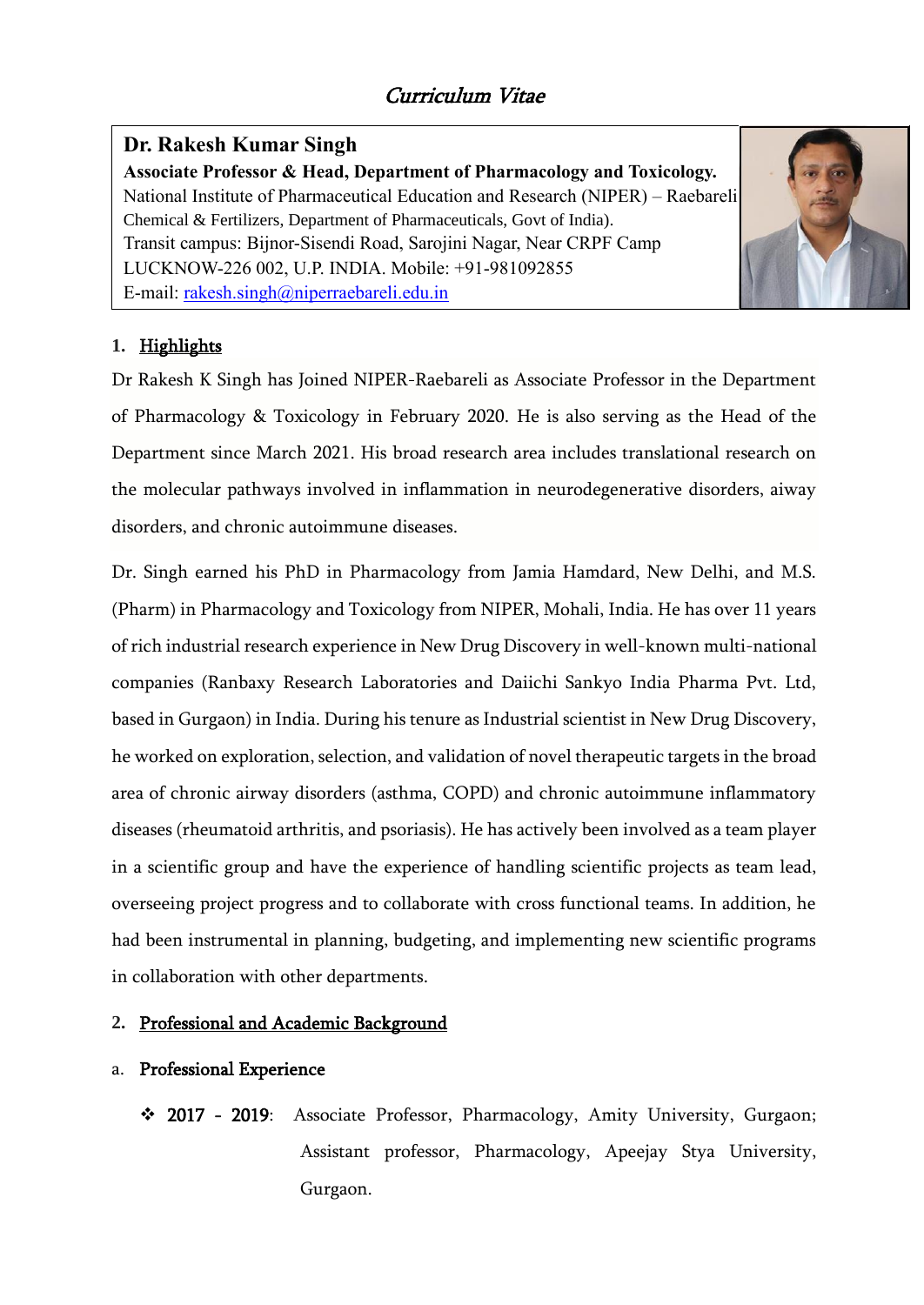- ❖ 2010 2017: Senior Research Scientist, Pharmacology, Daiichi Sankyo India Pharma Pvt. Ltd., Gurgaon, Haryana.
- ❖ 2006 2010: Research Scientist, Pharmacology, Ranbaxy Research Laboratories, Gurgaon.

#### b. Academic Qualifications

❖ PhD Pharmacology, Faculty of Pharmacy, Jamia Hamdard, New Delhi.

PhD Topic: Role of MAPK pathway in chronic inflammatory diseases.

- Supervisors: Dr. Abul Kalam Najmi (Associate Professor, Pharmacology, Jamia Hamdard) Dr. Sunanda Ghosh Dastidar (Senior Director, Daiichi Sankyo, India).
- ❖ 2004-2006: M. S. (Pharm), Pharmacology & Toxicology, National Institute of Pharmaceutical Education and Research (NIPER) Mohali.
	- **Project Title:** Effect of selective neuronal NOS inhibitor on inhibitory effect of L-type calcium channel blockers on tolerance to morphine induced analgesia in mice.

**Supervisor:** Prof. P. Rama Rao (Professor & Head, Pharmacology, NIPER, Mohali).

❖ 1999-2003: Bachelor in Pharmacy, Dibrugarh University, Assam.

#### **3.** Professional skills and expertise

- A. Quality expertise in evaluation, analysis and validation of a range of preclinical data including cell-free and cell-based mechanistic and functional regulation of diverse pharmacological pathways in various therapeutic areas.
- B. Extensive experience in basic and advanced cell culture techniques and handling process in cell-based in vitro assays. Adroit in culture process and handling of diverse range of cells, processing of human blood derived cells for study of immunological signaling e. g. TLRs.
- C. Biochemical, immunological and functional evaluation of cell-based signaling mechanism *in vitro* which can be useful for a variety disease indication/therapeutic area.
	- 1. Intracellular calcium signaling mechanisms for a wide range of GPCRs.
	- 2. Analysis of second messengers in cellular signaling in cells and tissue-based systems.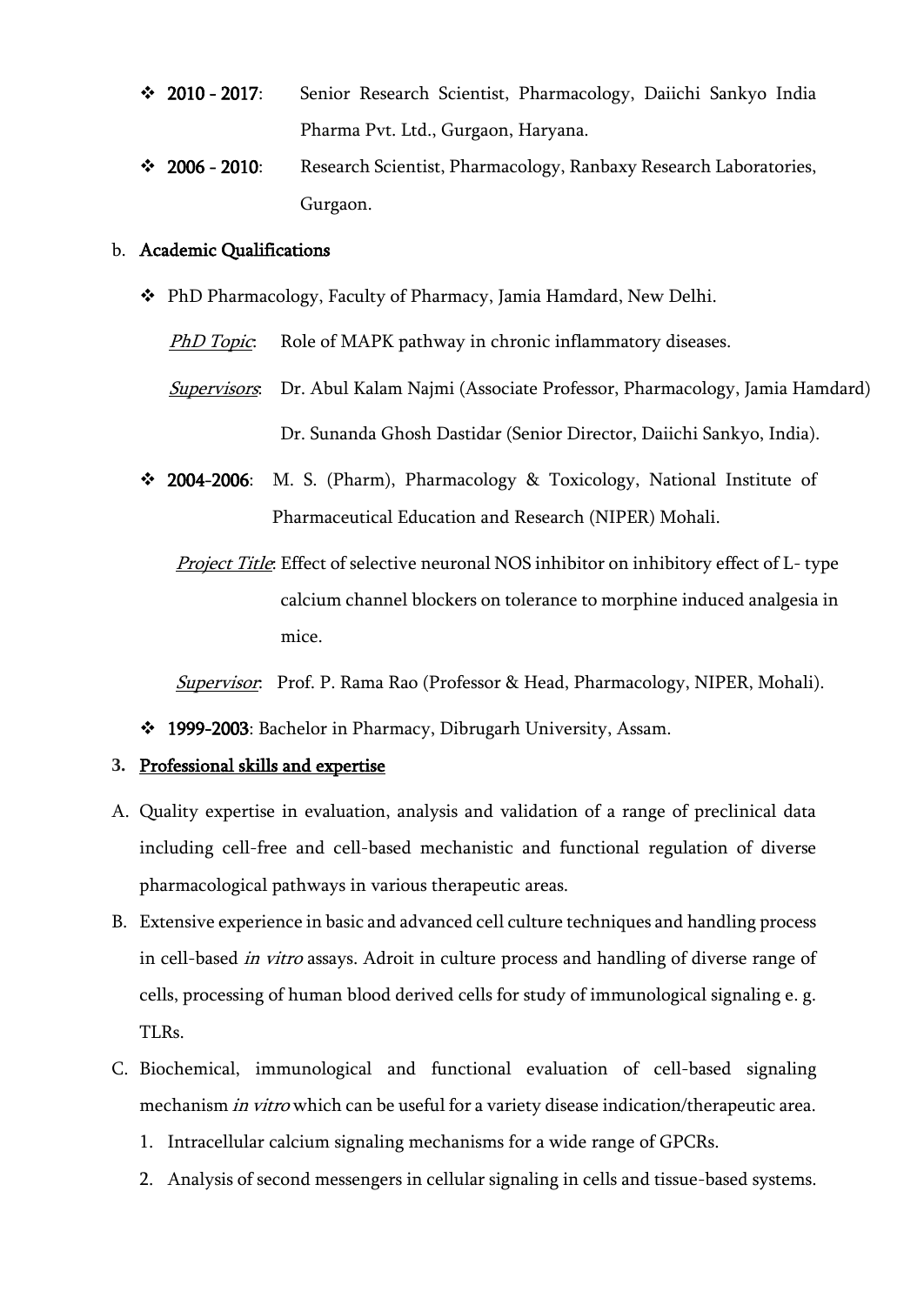- 3. ELISA-based analysis of pro-inflammatory cytokines in cell-based and ex-vivo inflammation models.
- D. Radioligand binding assay: using over-expressed mammalian cells/tissue homogenates for various studies:
	- 1. Receptor quantification (Kd and Bmax), determination of affinity constant and potency (Ki and IC50) of NCEs for different receptors/tissues using specific radioligand.
	- 2. Receptor-ligand dissociation assay, to determine t1/2 and the extent of binding of drugs to receptors.
- E. Cell-free kinase/enzyme-based assays:
	- 1. Competent enough to establish the enzyme studies including kinetics of binding  $(K_m,$ V<sub>max</sub>, t<sub>1/2</sub> and nature of binding) of small molecules to enzymes.
	- 2. Adroit in efficient and rapid screening of NCEs for enzyme inhibition.

#### **4.** Publication details

- **1.** Manik M, Singh RK. Role of toll-like receptors in modulation of cytokine storm signaling in SARS-CoV-2-induced COVID-19. J Med Virol 2021; 2021. [https://doi.org/10.1002/jmv.27405.](https://doi.org/10.1002/jmv.27405) Impact factor 2.37.
- **2.** Dey M, Singh RK. Possible Therapeutic Potential of Cysteinyl leukotriene receptor antagonist, Montelukast in treatment of SARS-CoV-2 induced COVID-19. Pharmacology 2021; 106:469–476. Impact factor 2.567.
- **3.** AK Datusalia, G Singh, N Yadav, S Gaun, M Manik, RK Singh. Targeted delivery of montelukast for treatment of Alzheimer's disease CNS Neurol Dis Drug Targets, [https://doi.org/10.2174/1871527320666210902163756.](https://doi.org/10.2174/1871527320666210902163756) Impact factor 4.388.
- **4.** Urati A, Kumar A, Singh RK. The clinical correlation of proinflammatory and antiinflammatory biomarkers with Alzheimer disease: a meta-analysis. Neurol. Sci. 2021; Impact factor: 3.307.
- **5.** Srivastava S, Rajopadhye R, Dey M, Singh RK. Inhibition of MK2 as a potential therapeutic target to control neuroinflammation in Alzheimer's disease. Expert Opin. Ther. Targets. 2021; 25(4):243-247;. Impact factor: 6.902.
- **6.** Goyal D, Ali SA, Singh RK. Emerging role of gut microbiota in modulation of neuroinflammation and neurodegeneration with emphasis on Alzheimer $&\#39;$ s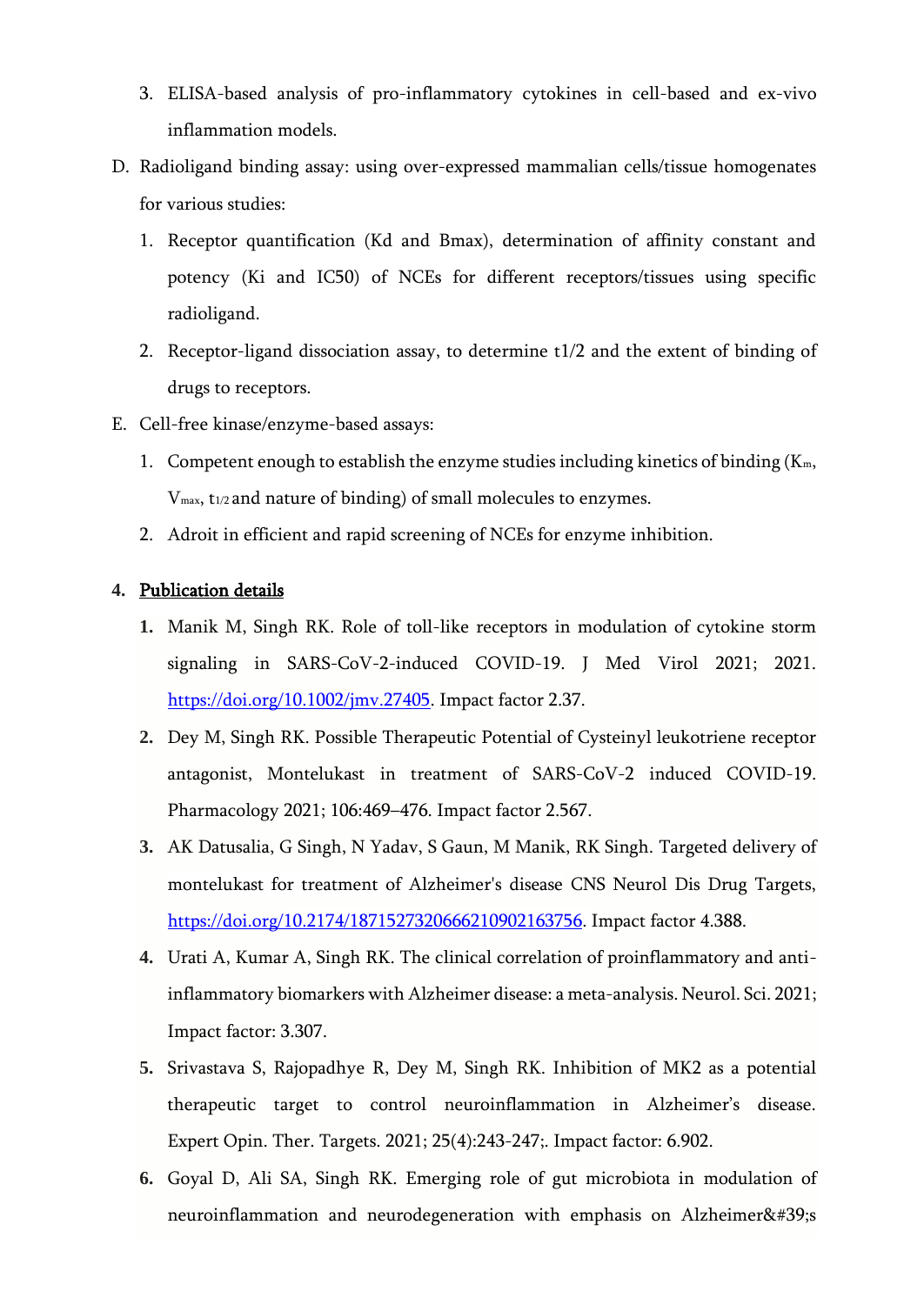disease. Prog Neuropsychopharmacol Biol Psychiatry. 2020; 106:110112. Impact factor: 5.067.

- **7.** Tandon R, Soni A, Singh RK, Sodhi R, Seth MK, Sinha S, Sahdev S, Dhage G, Das B, Dastidar SG, Shriumalla RK, Yonesu K, Marumoto S, Nagayama T. Identification of novel Urotensin-II receptor antagonists with potent inhibition of U-II induced pressor response in mice. Eur J Pharmacol. 2020; 886:173391. Impact factor: 4.432.
- **8.** Singh RK. Antagonism of cysteinyl leukotrienes and their receptors as a neuroinflammatory target in Alzheimer's disease. Neurol Sci. 2020; 41(8):2081-2093. Impact factor: 3.307.
- **9.** Singh RK. Recent Trends in the Management of Alzheimer's disease: Current Therapeutic Options and Drug Repurposing Approaches. Curr Neuropharmacol. 2020; 18(9):868-882. Impact factor: 7.363.
- **10.** Rehman SO, Singh RK, Hussain S, Akhtar M, Najmi AK. A novel therapeutic potential of cysteinyl leukotrienes and their receptors modulation in the neurological complications associated with Alzheimers disease. Eur J Pharmacol. 2019; 842:208-220, Impact factor: 4.432.
- **11.** Singh RK, Najmi AK. Novel Therapeutic Potential of Mitogen-Activated Protein Kinase Activated Protein Kinase 2 (MK2) in Chronic Airway Inflammatory Disorders. Curr Drug Targets. 2018 (doi: 10.2174/1389450119666180816121323). Impact factor: 3.465.
- **12.** Singh RK, Diwan M, Dastidar SG, Najmi AK. Differential effects of p38 and MK2 kinase inhibitors on the inflammatory and toxicity biomarkers in vitro. Hum Exp Toxicol. 2018;37(5):521-531. Impact factor: 2.903.
- **13.** Singh RK, Najmi AK, Dastidar SG. Biological Functions and Role of Mitogen-Activated Protein Kinase Activated Protein Kinase 2 (MK2) in Inflammatory Diseases. Pharm Rep. 2017; 69:746-756, Impact factor: 3.024.
- **14.** Singh RK, Tandon R, Dastidar SG, Ray A. A review on leukotrienes and their receptors with reference to asthma. J Asthma. 2013; 50(9):922-931, Impact factor: 1.746.
- **15.** Gupta S, Malhotra S, Sinha S, Singh SK, Singh RK, Krishna S, Chhabra P, Chaira T, Kannayiram J, Sharma P, Aeron S, Kaur J, Kumar N, Sattigeri J, Shirumalla RK, Paliwal J, Dastidar SG, Cliffe IA, Ray A, Bhatnagar P. Pharmacodynamic and